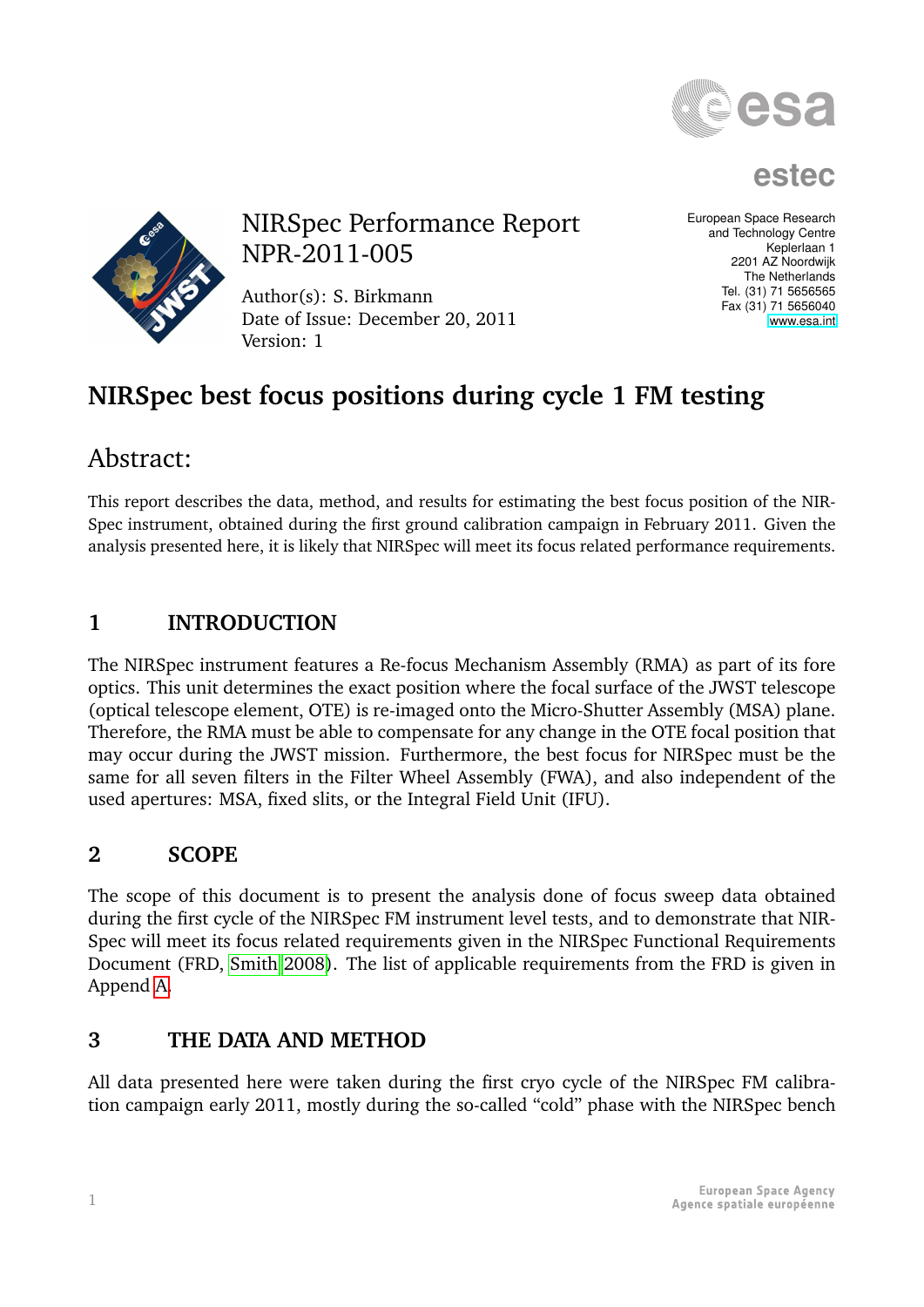

<span id="page-1-0"></span>**Figure 1: View of the pinhole images in the fixed slits, taken close to best focus (left) and when defocused by about 1.5 mm with the RMA. The bar at the bottom denotes the count rate in ADU/s. The elongated shape of the pinholes in the A 200 slits is clearly visible. Single dark pixels are due to high dark current in these pixels.**

temperature set to  $T_{\text{bench}} = 31$  K. The names of the test sequences and the NIDs of the exposures obtained that are of relevance for this report are listed in Appendix [B.](#page-8-2) Please see [Ferruit](#page-8-3) [\(2011\)](#page-8-3) for a complete overview of the cycle 1 test campaign. The data has been preprocessed using the NIRSpec pre-processing pipeline [\(Birkmann 2011b\)](#page-8-4) to obtain count rate and uncertainty images and data quality maps. These products are then used with the IDL procedure sb\_derive\_focus.pro in the NIRSpec CVS repository to obtain the focus curves and derive the best focus for a given setting. The procedure fits two-dimensional Gaussians to the pinhole images and determines the full width at half maximum (FWHM).

During cycle 1 the MSA was not operational, therefore only point source images through the fixed slits and the IFU could be obtained. Since the 200 mas wide slits significantly clip the PSF even for moderate amounts of de-focus (see Fig. [1\)](#page-1-0), the curves presented here were obtained using solely sources located in the A\_400 and A\_1600 slits. When using the pinhole mask, this corresponded to a total of 5 pinholes while in the case of the RCSS, the single point source was centered in the A1600 slit.

For the IFU, we obtained the focus curves from eight of nine pinholes located inside the  $3\times3$  arcsec<sup>2</sup> IFU field of view. The pinholes were directly measured on the full detector frame, not on the reconstructed IFU image, selecting the most appropriate slitlet.

Focus sweeps were done with the pinhole mask (PHM) on the cryo mechanism (CMO) in place and also with the radiometric calibration spectral source (RCSS). Please see [Birkmann](#page-7-0) [\(2011a\)](#page-7-0) for a more comprehensive description of the NIRSpec OGSE. For the RCSS, there were five exposures per RMA position with the point source dithered inside the A\_1600 slit to improve the sampling.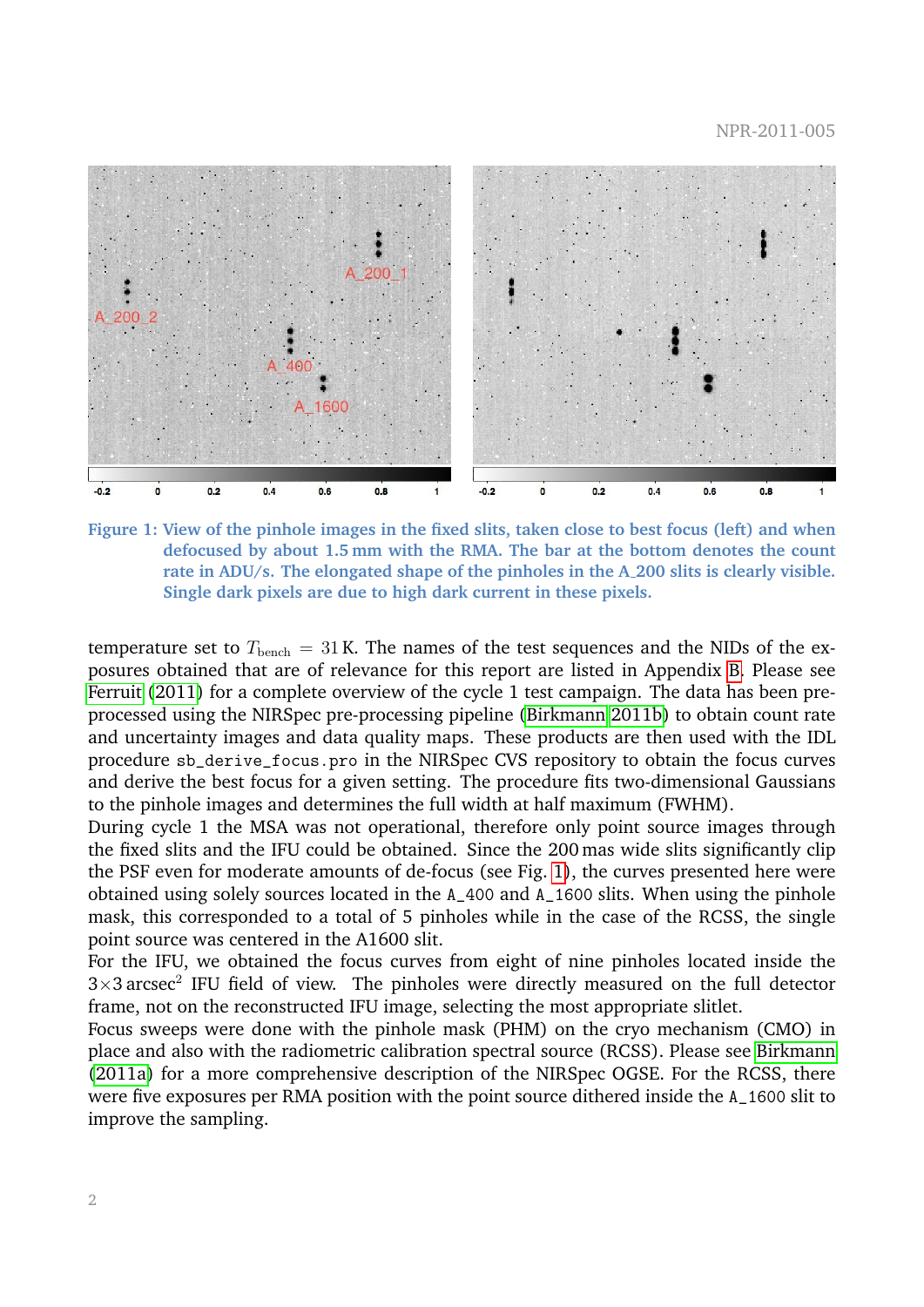In the focus curves shown in this report, for each RMA position the point shown is the mean FWHM of the five pinholes measured (or the five measurements of the dithered RCSS exposures), and the error bar shown corresponds to the standard deviation of these individual FWHM measurements.

#### **4 RESULTS**

#### **4.1 Focus sweeps for different CMO positions**

At the beginning of the campaign, an initial focus sweep around the central RMA position was carried out using the test sequence PREP-FOCUS with the CMO in its nominal position  $(z = 0$  mm). Preliminary analysis yielded a best focus value of approximately  $-280 \mu$ m, and this value was used for the rest of the campaign when imaging pinholes with the CMO in its nominal z-position. Given the shallowness of the focus curves around best focus, deviations of  $\sim \pm 100 \,\mu$ m seem to be acceptable without a significant broadening of the PSF.

This focus sweep was later repeated with the CMO at its nominal ( $z = 0$  mm) and most extreme inward ( $z = +2$  mm) and outward ( $z = -3.1$  mm) z-position in the test sequence IMA-FOCUS using appropriate RMA centers for the curves. The results are shown in Fig. [2.](#page-3-0) From this we conclude that the best focus RMA position for the nominal CMO position is  $\approx -330 \,\mu$ m for the pinholes in the fixed slits, close enough to the  $-280 \,\mu$ m used during testing.

The IFU data yield a best focus value that is offset by approximately  $+60 \mu m$  compared to the fixed slits for the three CMO z-positions tested.

The best focus position versus the CMO z-position follows a linear relationship (see Fig. [3\)](#page-4-0), as is expected. A change  $\Delta z$  in CMO z-position can be compensated by an RMA movement of

$$
\Delta \text{RMA} = \frac{m^2}{\sqrt{2}} \Delta z,\tag{1}
$$

where  $m = f_{\text{OTE}}/f_{\text{MSA}}$  is the (de-)magnification from OTE to MSA plane ( $f_{\text{OTE}} \approx 20$ ,  $f_{\text{MSA}} \approx$ where  $m = f_{\text{OTE}}/f_{\text{MSA}}$  is the (de-)magnincation from OTE to MSA plane ( $f_{\text{OTE}} \approx 20$ ,  $f_{\text{MSA}} \approx 12.5$ ). The  $\sqrt{2}$  factor enters due to the penta-prism design of the RMA. Since we know the slope  $\Delta$ RMA/ $\Delta z = 0.2609 \pm 0.0027$  from Fig. [3](#page-4-0) (for the pinholes in the fixed slits), we can compute the as-built magnification of the NIRSpec fore optics:

$$
m = \sqrt{\sqrt{2} \frac{\Delta \text{RMA}}{\Delta z}} = 0.6074 \pm 0.0031,
$$
 (2)

which nicely matches the values found for the NIRSpec DM (see e.g. [The NIRSpec SOT 2008\)](#page-8-5).

#### **4.2 Filter confocality**

One of the requirements in the FRD is that the best focus of NIRSpec should be independent of the filter used. This was tested with the test sequence PREP-CONFOCALITY-CHK, where the RMA was set to eleven position between  $-500$  and  $+500 \mu m$  in  $100 \mu m$  steps and pinhole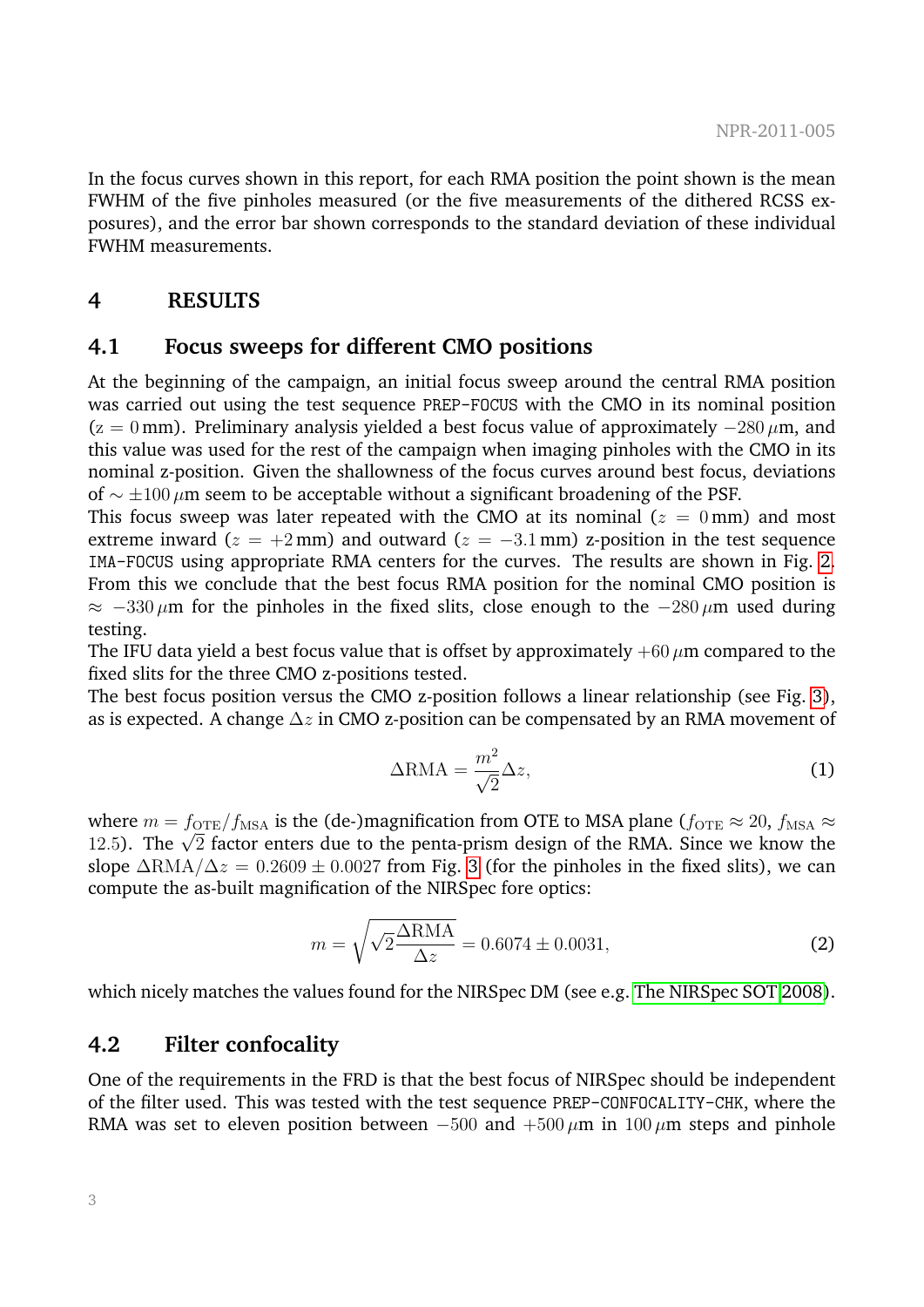

<span id="page-3-0"></span>**Figure 2: RMA focus sweeps taken with the IMA FOCUS test sequence for the fixed slits (left column) and the IFU (right column) for three difference CMO z-positions.**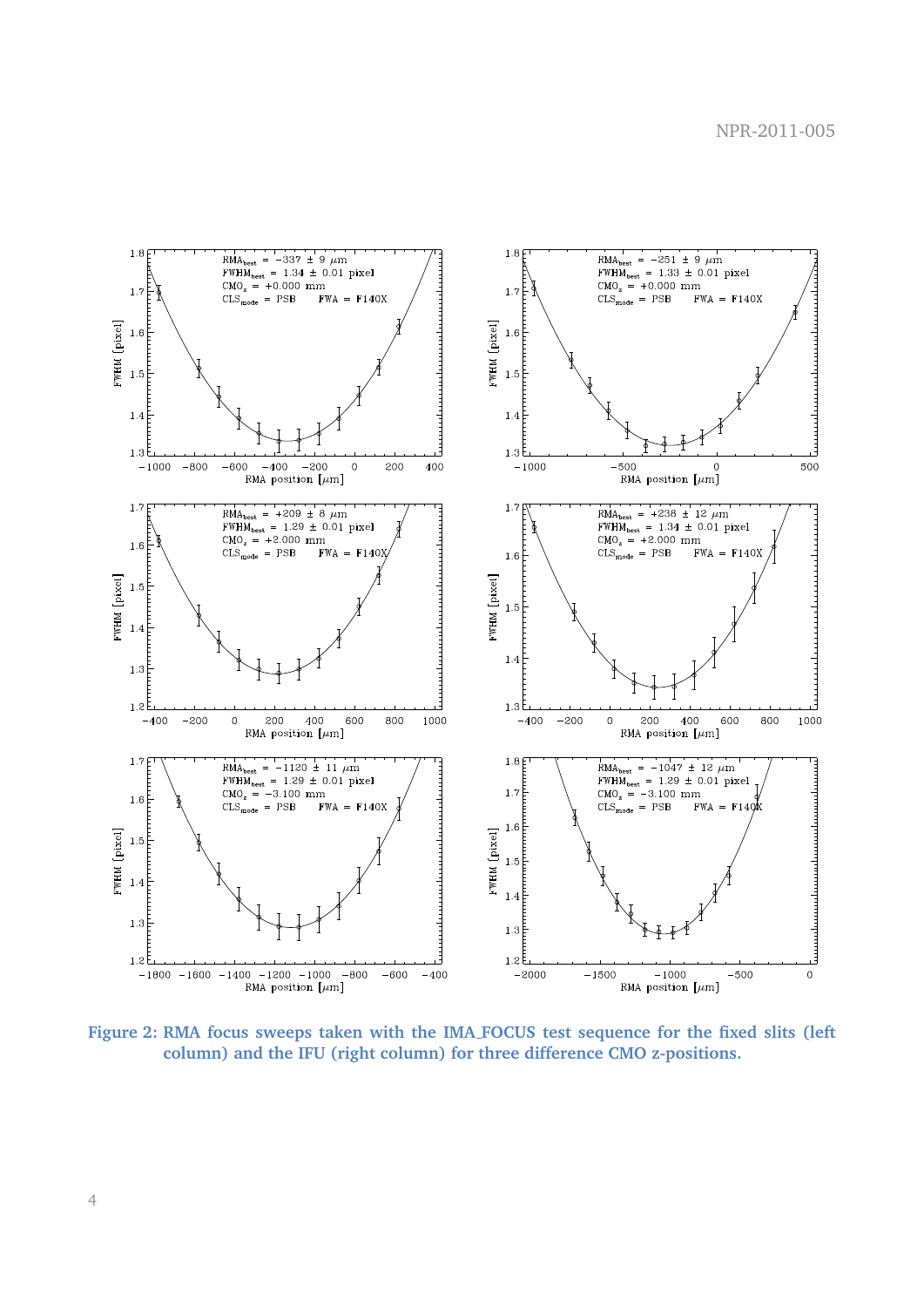

<span id="page-4-0"></span>**Figure 3: Best focus RMA position versus CMO z-position for the fixed slits (circle symbols, solid line) and the IFU (triangles, dashed line).**

images were obtained for each of the seven filters in the FWA. Because the best focus was actually for an RMA position around  $-330 \mu m$ , this yielded focus curves with only a limited number of points on one side of the curve (see Fig. [4\)](#page-5-0), leading to a higher uncertainty when determining the best focus for each filter from this data.

Judging from the available data, all filters show the same best focus position within the uncertainties, as is also evident from Fig. [5.](#page-6-0)

#### **4.3 RCSS focus sweep**

The result of the focus sweep with the RCSS is shown in Fig. [6.](#page-6-1) The best focus position  $(\approx -630 \,\mu\text{m})$  is offset by approximately  $-300 \,\mu\text{m}$  compared to the one obtained with the PHM, suggesting that the alignment of the RCSS on the CMO in the z-position is off by  $\approx$  -0.7 mm (away from NIRSpec). This is not a major issue and all subsequent RCSS related activities were carried out with the RCCS close to its best focus with the RMA set to  $-700 \,\mu m$ . However, one should take care to combine RCSS calibration activities in cycle 2 in blocks to avoid frequent RMA movements.

It has to be noted that both plots in Fig. [6](#page-6-1) were created using the same exposures. The only difference is that for the left panel, all 88 groups of the exposures were used, whereas for the right panel only the first 22 groups were taken into account. The latter approach yields smaller FWHM values for the RCSS, probably due to charge diffusion that sets in when a pixel accumulates more and more charge. A more detailed description of this effect is given by [Sirianni & the SOT](#page-8-6) [\(2011\)](#page-8-6).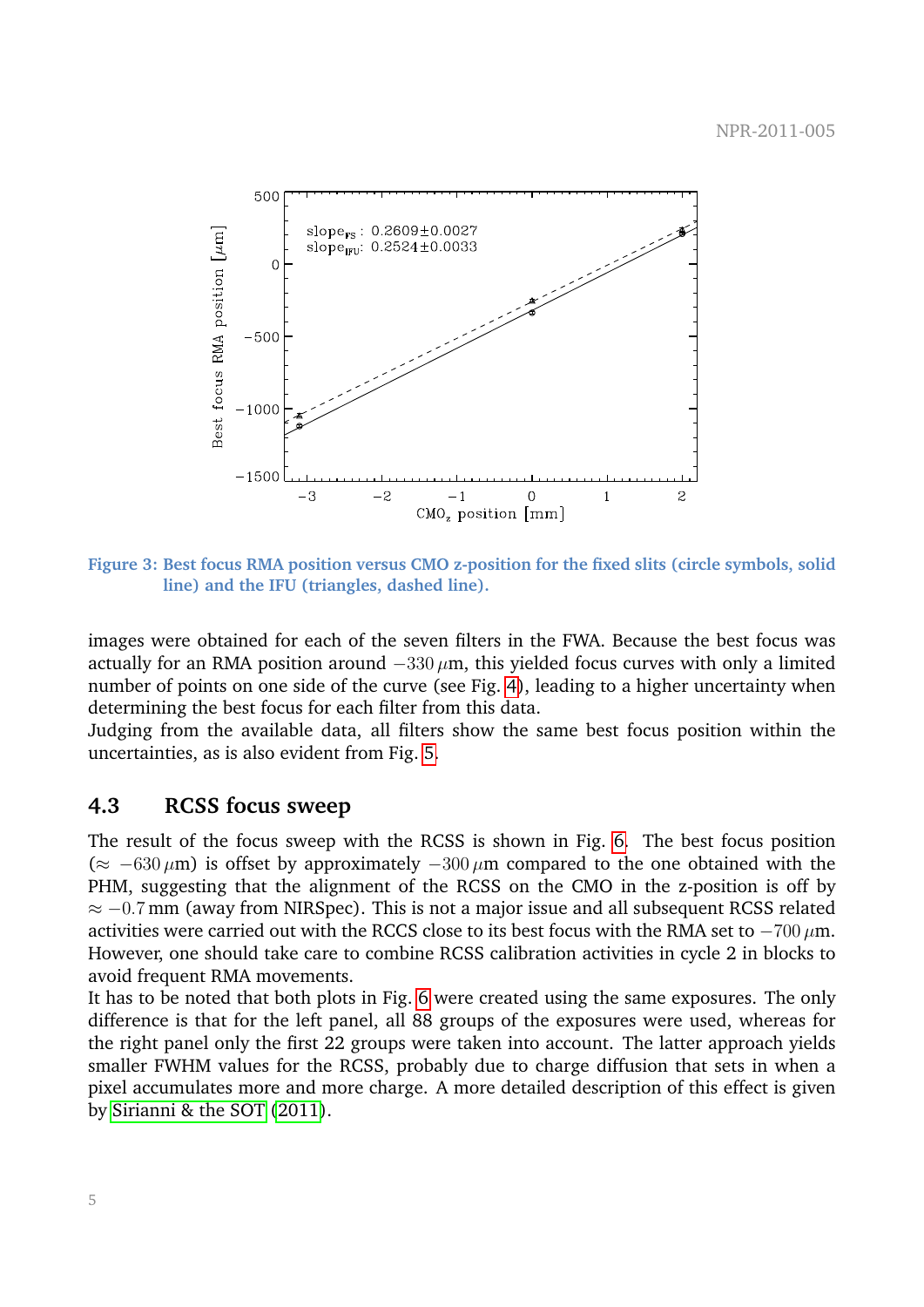

<span id="page-5-0"></span>**Figure 4: Focus curves for all NIRSpec filters. The top left curve is shown as reference.**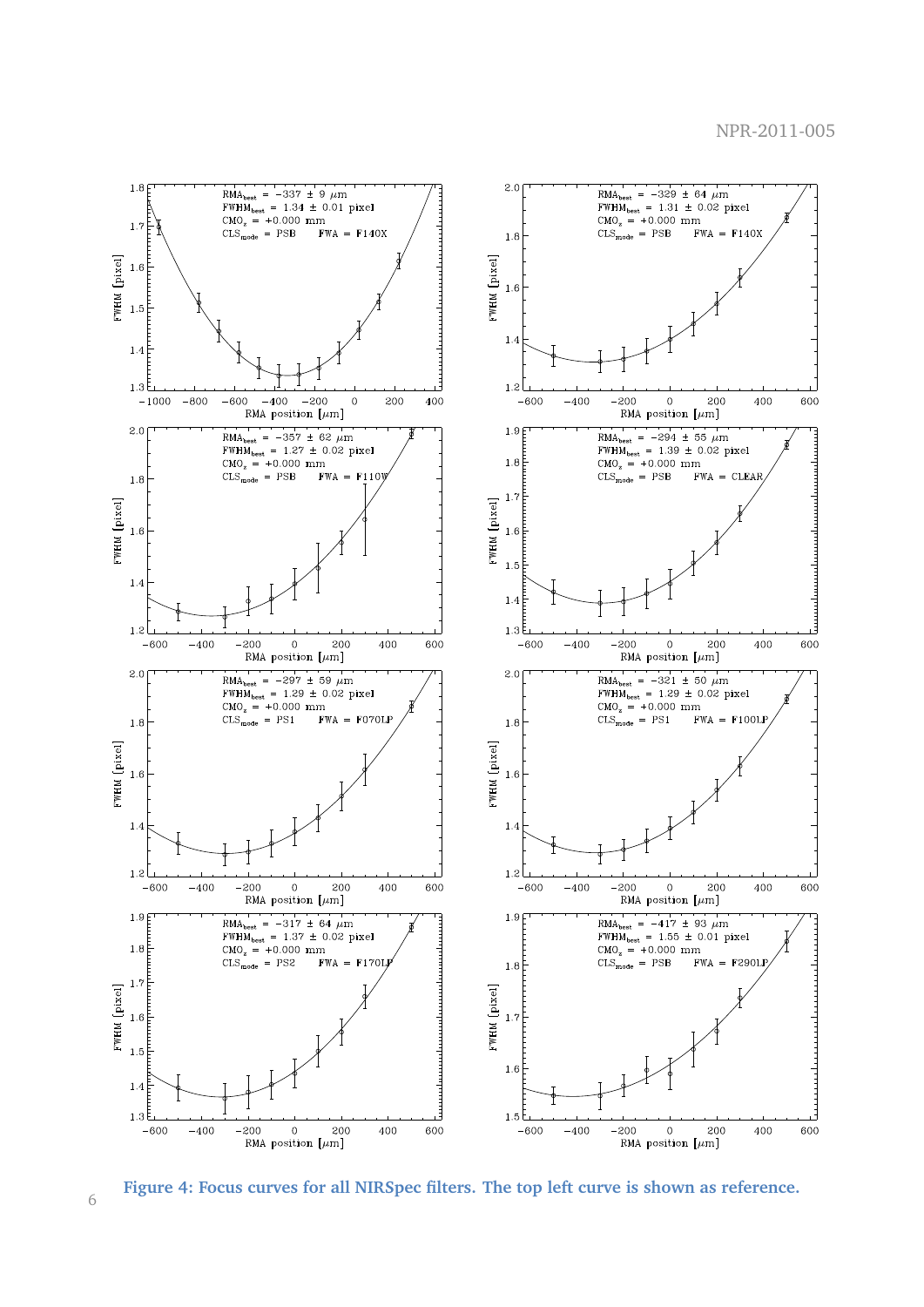

<span id="page-6-0"></span>**Figure 5: Best focus position for the NIRSpec filters. The dashed lines give the range of best focus determined with a full focus sweep in the F140X filter.**



<span id="page-6-1"></span>**Figure 6: Focus curves for the RCSS. The data on the left was obtained using all 88 groups of the exposures, for the plot on the right only the first 22 groups were used.**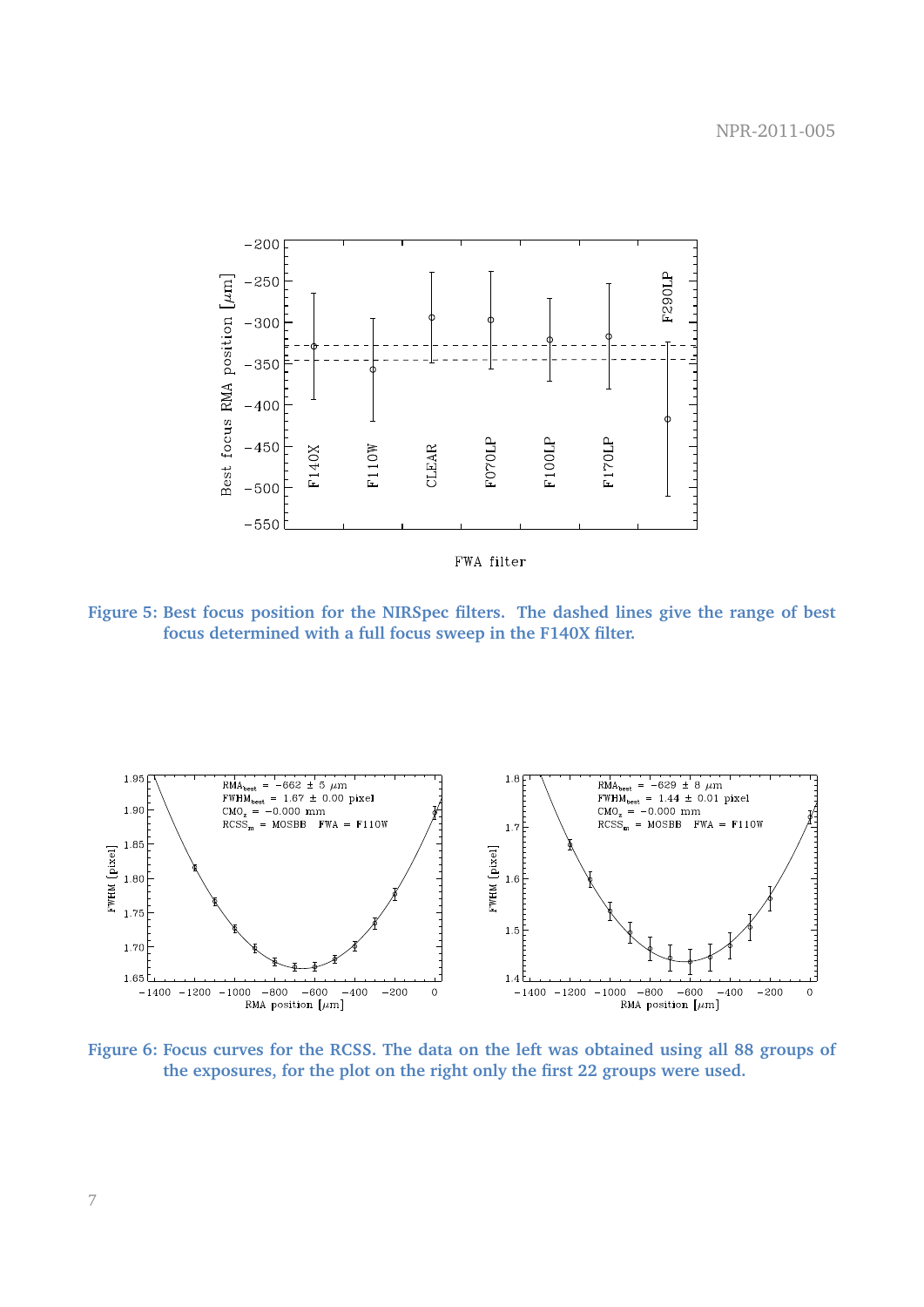

<span id="page-7-1"></span>**Figure 7: PHM focus curves obtained at "cold" (left) and "hot" (right) NIRSpec operational temperatures.**

#### **4.4 Confirmation phase**

Towards the end of the first calibration campaign, NIRSpec was brought to its "hot" operational temperature ( $T_{\text{bench}} = 43 \text{ K}$ ) and a subset of tests were repeated as sanity checks. A PHM focus sweep with the CMO in its nominal position was done in the test sequence IMA-FOCUS-SHORT and the results are shown in Fig. [7.](#page-7-1)

According to this analysis, the best focus position is slightly different ( $\triangle$ RMA  $\approx -70 \,\mu$ m) compared to the "cold" phase, and the FWHM appears marginally wider. Currently, there is no firm explanation for both effects, as NIRSpec features an athermal design and the best focus position should not change due to (small) temperature differences. The change in focus could be explained by a small displacement of the CMO that might have occurred during the course of the calibration campaign. However, this does not apply to the apparently increased size of the FWHM.

#### **5 SUMMARY AND CONCLUSION**

The analysis presented in this report indicates that NIRSpec will be capable of obtaining best focus using its RMA. All seven filters in the FWA appear to be confocal, and the best focus position for the IFU matches the one at the fixed slits to better than  $100 \,\mu$ m (RMA translation). Thus, NIRSpec is expected to meet its focus related requirements spelled out in the FRD.

#### **6 REFERENCES**

<span id="page-7-0"></span>Birkmann, S. 2011a, Description of the NIRSpec optical ground support equipment (OGSE), NIRSpec Technical Note NTN-2011-002, ESA/ESTEC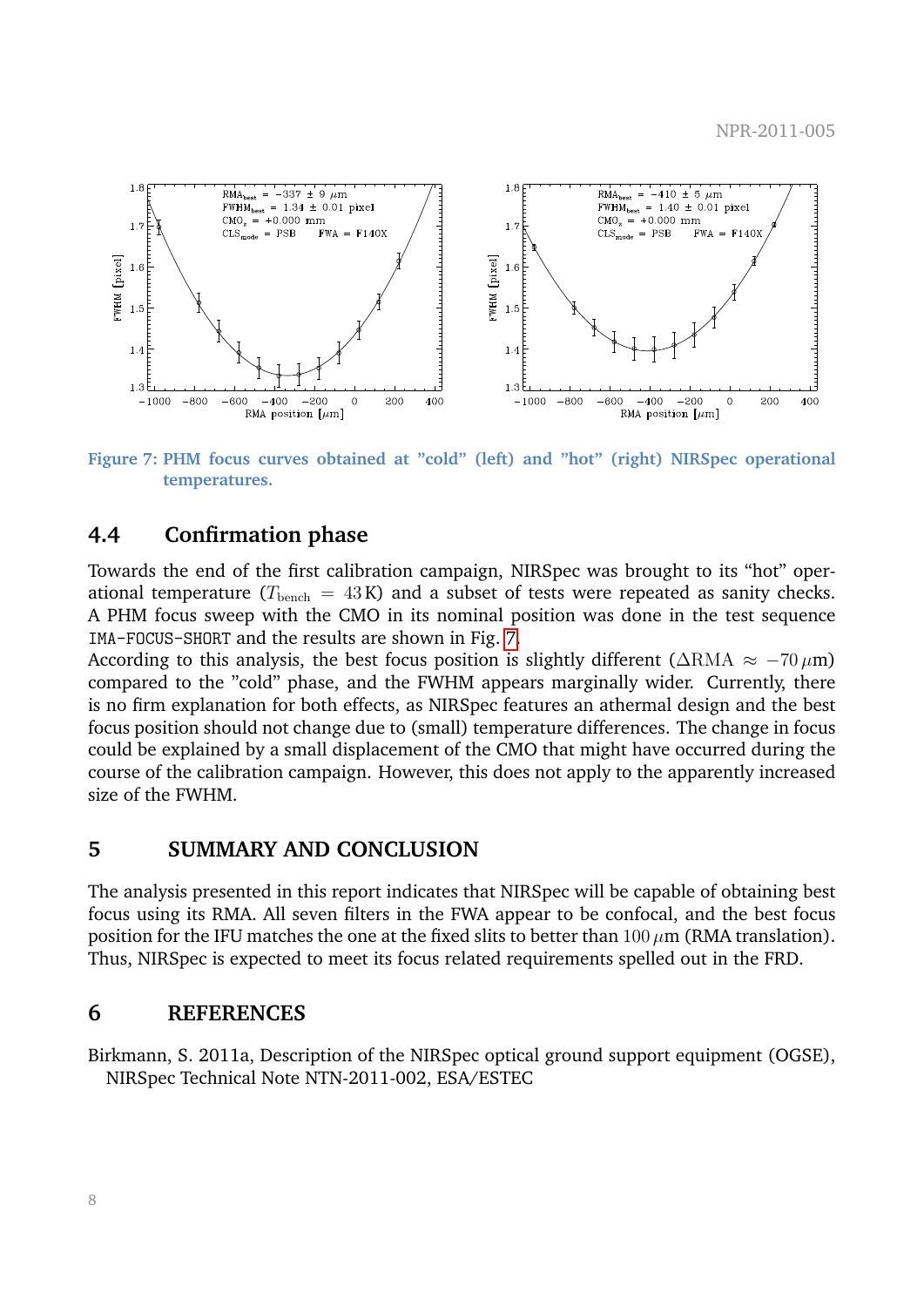- <span id="page-8-4"></span>Birkmann, S. 2011b, Description of the NIRSpec pre-processing pipeline, NIRSpec Technical Note NTN-2011-004, ESA/ESTEC
- <span id="page-8-3"></span>Ferruit, P. 2011, Overview of the NIRSpec first cryogenic testing campaign (CYCLE1), NIR-Spec Technical Note NTN-2011-001, ESA/ESTEC
- <span id="page-8-6"></span>Sirianni, M. & the SOT. 2011, Features and Anomalies in Cycle-1 Data, NIRSpec Technical Note NTN-2011-006, ESA/ESTEC
- <span id="page-8-0"></span>Smith, M. 2008, Near-Infrared Spectrograph, Functional Requirements Document JWST-RQMT-002060, Revision C, GSFC
- <span id="page-8-5"></span>The NIRSpec SOT. 2008, Analysis of the NIRSpec Demonstration Model Measurements at Ambient, Report ESA-JWST-RP-11883, ESA/ESTEC

### <span id="page-8-1"></span>**A APPLICABLE REQUIREMENTS**

The focus related requirements in the NIRSpec FRD read as follows (note that these were copied from the FRD and the "shall be shall have" constructs are actually in there):

- **NSFR-46** NIRSpec shall be shall have the same axial focus position independent of grating and filter selection.
- **NSFR-59** Once NIRSpec is brought into its best alignment and whenever the OTE wave front is optimized, all NIRSpec channels shall meet their performance requirements for all modes of instrument operation without requiring further OTE adjustment.
- **NSFR-65** The IFU shall be shall have the same axial focus position with the other NIRSpec operational modes.

#### <span id="page-8-2"></span>**B LIST OF EXPOSURES**

Table [1](#page-9-0) lists the focus related exposures taken during cycle 1.